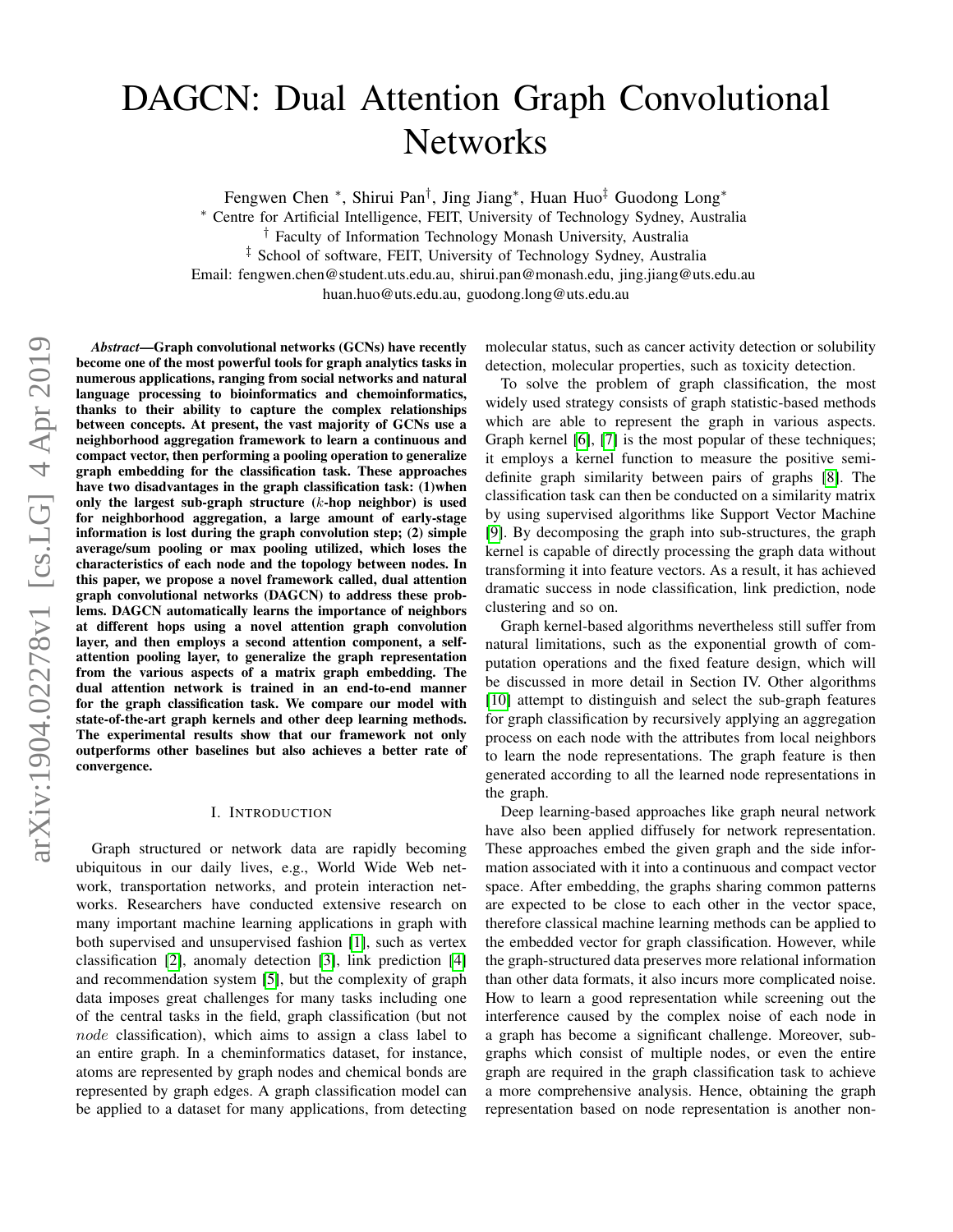negligible challenge.

Many researches have concentrated on re-factorizing neural network architectures to directly process structured graph data [\[11\]](#page-6-10)–[\[15\]](#page-7-0). However, graph data are complex in many ways; for example, the topological structure information of different sub-graphs is fickle when the size is varied. Most existing graph neural network frameworks are limited by two factors when dealing with this scattered information because: 1) these frameworks ignore the significance of different hop neighbors. Only the final aggregation output is used, i.e., only the largest sub-graph is used to learn the node representation. 2) they mainly apply average/sum pooling or max pooling which fails to leverage the valuable information of a node or sub-graph in the graph. While conducting graph classification, we attempt to pay more attention to the graph signature [\[16\]](#page-7-1) (i.e. the special node or sub-graph), which is only a small segment of the entire graph. In contrast, a simple average/sum pooling or max pooling could result in a model that is constructed on too much irrelevant information.

To address the above problems, we propose a novel framework named Dual Attention Graph Convolution Network (DGCNN). The core idea of the proposed DGCNN is to identify and maximize the importance of the nodes or subgraph when conducting graph classification. We first merge the attention technique in the graph convolution operation to capture the arbitrary local structure information in a graph. A self-attention pooling layer then generates an adaptive combination representation matrix, in which each row in the learned matrix represents one perspective of the graph. Our contributions in this paper are threefold:

- We propose a novel attention graph convolution technique which is capable of leveraging the information from different hop neighbors rather than the k-hop only;
- We propose a novel graph self-attention pooling technique which extracts a more informative embedding matrix containing multiple significant nodes or sub-graphs;
- We conduct experiments and compare our method with both deep learning-based methods and graph kernel-based algorithms. The experiment results demonstrate that the proposed Dual Attention Graph Convolutional Network (DAGCN) outperforms the deep learning benchmarks for graph classification and are highly comparable with stateof-the-art graph kernels.

# II. RELATED WORK

There have been many attempts on graph classification tasks in the literature. The earliest experiments can be traced back to 1998 when Frasconi et al. [\[17\]](#page-7-2) used a recursive neural network to process directed acyclic graphs. Subsequently, Gori et al. [\[18\]](#page-7-3) introduced Graph Neural Networks (GNNs) to extend the neural network for graph-structured data. GNNs normally consist of an aggregation process which aggregates the node features a certain number of times or until equilibrium is reached to produce an embedding for each node. This idea has been broadly adopted and improved in many tasks [\[19\]](#page-7-4)– [\[21\]](#page-7-5).

With the great success of computer vision, there is an increasing interest in generalizing convolutions to the graph domain. Bruna et al. [\[22\]](#page-7-6) first generalized the convolution operation to the graph's spatial domain after the original data have been transformed by Graph Fourier Transform (GFT). Since the computation of eigenvectors is involved, computational complexity has become a serious issue. Many researchers have worked on optimizing the convolution filters to reduce the computational complexity [\[13\]](#page-6-11), [\[19\]](#page-7-4), [\[23\]](#page-7-7), [\[24\]](#page-7-8). However, the learning process in all the aforementioned spectral approaches usually depends on the Laplacian eigenbasis, which handles the entire graph at one time. Thus, the issue of scalability and computational complexity still cannot be overcome.

Duvenaud et al. [\[25\]](#page-7-9) introduced a spatial GCN that directly defines the convolutions on a graph without a transform. Each node propagates the features from its 1-hop neighbors to generate a differentiable fingerprint which simulates the circular fingerprints.After Kipf et al. [\[26\]](#page-7-10) simplified the concept, Atwood et al. [\[27\]](#page-7-11) extended this idea by propagating n different hops to the center node with different weights. A common challenge of these approaches is how to define the range of neighborhoods to aggregate and the strategies for obtaining information from neighbors. More recently, Niepert et al. [\[28\]](#page-7-12) and Hamilton et al. [\[29\]](#page-7-13) addressed the challenge in another way by sampling a fixed-size neighborhood for each node and then performing the aggregation. Lately, Tran et al. [\[30\]](#page-7-14) further optimizing GCNs by extending the basic graph convolution operator. These approaches have achieved high levels of performance and have increased the scope of GCN applications. Given rapid developments in the field of GCN, we point readers to our recent, comprehensive review in [\[31\]](#page-7-15).

An important component that usually comes with CNNs, the pooling layer, can also be generalized to graph-structured data. It is a down-sampling strategy that largely reduces the spatial size of the input while roughly retaining its location relationships. Mean pooling is the most commonly used graph pooling strategy due to its conciseness. Easily mean all node's information could also solve the issues of rotational invariance and yield better performance [\[19\]](#page-7-4). To better preserve the relationship between nodes, Defferrard et al. [\[13\]](#page-6-11) and Zhang et al. [\[32\]](#page-7-16) proposed approaches that perform pooling after the nodes have been rearranged in a meaningful order using a different strategy. This could be viewed as selecting similar parts of different graphs so that the preserved node relation can be used effectively. Overall, the essence of pooling is to reduce the size of the input (usually the node representation) by losing some information. Deciding which information to retain is the key to the model.

Attention mechanisms have already become the standard in many fields for a number of tasks [\[33\]](#page-7-17), [\[34\]](#page-7-18). The most important advantage of attention mechanisms is that they are able to handle the variably sized inputs by focusing on the most relevant parts of the inputs to make decisions. When attention is implemented on the same input, it is called Self-Attention [\[35\]](#page-7-19). There is little literature on the topic of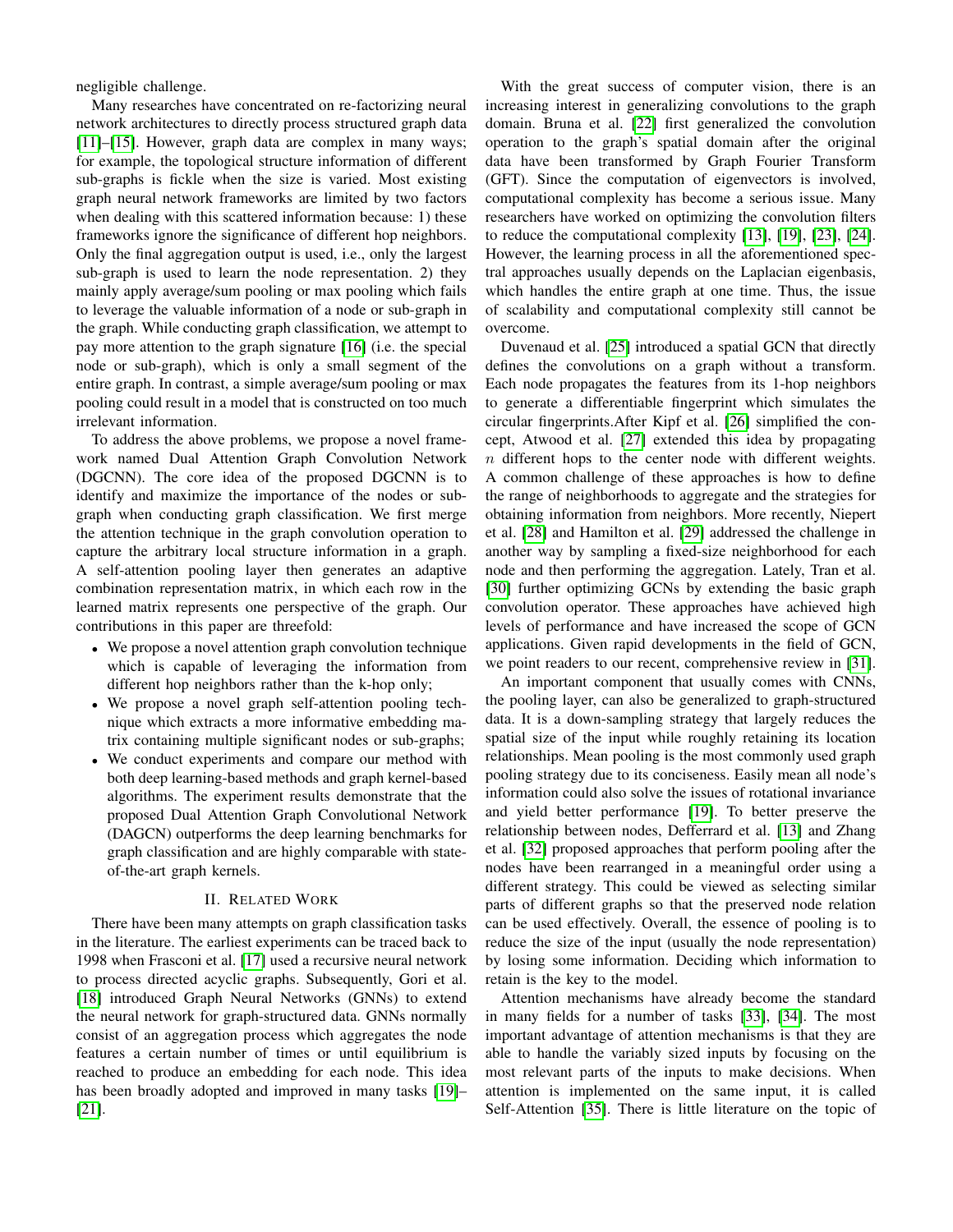

<span id="page-2-0"></span>Fig. 1. The architecture of the dual attention graph convolution network (DAGCN). The model consists of three parts: (1) The left tier is the attention graph convolution module with three AGC layers  $(m = 3)$  which learns the hierarchical local substructure features by aggregating the hops of its neighbors. (2) The middle part is the attention pooling layer, the matrix B is the attention coefficient matrix. (3) The final graph embedding matrix  $M$  is then sent to a dense layer for final predictions.

attention mechanisms on graph-structured data. Velickovic et al. [\[14\]](#page-7-20) employed attention to dynamically compute the weight of each node's neighbors during aggregation. Attention mechanisms have mainly been used in aggregation processing. A few attempts have been made to extend attention beyond aggregation [\[16\]](#page-7-1), [\[36\]](#page-7-21), but some issues have still never been studied. Inspired by recent works and the defect of them, we propose our model which uses an attention technique to maximize the use of information that underlies the original graph input.

# III. PROBLEM DEFINITION AND FRAMEWORK

A graph is represented as  $g = (V_g, E_g, A_g, X_g)$ , where  $V_g$ is a vertex set  $v_i$ ,  $i = 1, \dots, n$ .  $E_g$  represents the linkages between nodes, denoted as  $e_{i,j} = \langle v_i, v_j \rangle \in E, i \neq j$ . An unweighted adjacency matrix  $A_g \in \{0,1\}^{N_i \times N_i}$  represents the graph's topological structure by setting  $A_{i,j} = 1$  if  $e_{i,j} \in E_g$ , otherwise  $A_{i,j} = 0$ .  $N_i$  is the size of the graph  $g_i$ .  $X \in \mathbb{R}^{n \times c}$ indicates the  $c$  channel content features associated with each node  $v_i$ .

Given a set of graphs  $G = (g_1, g_2, \dots, g_n)$  with their labels  $Y = (y_1, y_2, \dots, y_n)$ , the **goal** of our paper is to learn a function  $f(g_i) \rightarrow y_i \in L$ , where  $L = \{c_1, \dots, c_{|L|}\}\$ is the class labels for the graphs. In this paper, we will develop a novel graph convolutional network which employs dual attentions at both node level and graph level, for graph classification.

## *A. Overall Framework*

Our objective is to learn a classifier which could classify the given graph G. To achieve this, we propose a novel dual attention graph convolution network (DAGCN). Figure [1](#page-2-0) demonstrates the work-flow of DAGCN which consists of two modules: the attention graph convolution module and the attention pooling module.

• Attention Graph Convolution Module The attention graph convolution module is constructed of several attention graph convolution layers. Each layer takes the

features  $X$  and adjacency matrix  $A$  to extract the hierarchical local substructure features of the vertices from different hops of neighbor.

• Attention Pooling Layer The attention pooling layer uses the nodes' embedding to learn multiple graph representation from different aspect and outputs a fixed size, matrix graph embedding.

## IV. DUAL ATTENTION GRAPH CONVOLUTION

The DAGCN consists of three parts: (1) the attention graph convolution module; (2) the self-attention pooling layer; and (3) the fully connected classifier. In this section, we first address the problem of traditional GCNs and, then propose our attention graph convolution module and self-attention pooling layer.

#### *A. Traditional Graph Convolution*

We start by describing the traditional graph convolution layer and then propose DAGCN to address the shortcomings. The most general form of graph convolution with depth of  $k$  can be expressed recursively by a broadly followed convolution structure denoted as:

<span id="page-2-1"></span>
$$
H^{k+1} = \phi(\widetilde{A}\widetilde{D}^{-1}H^kW) \qquad H^0 = X,\tag{1}
$$

where  $\widetilde{A} = A + I_n$  is the adjacency matrix with selfconnection for each node,  $\overline{D}$  is the diagonal node degree matrix of  $\widetilde{A}$ ,  $\widetilde{A}D^{-1}$  represents the normalized graph structure, and  $W$  is the model parameter that will be trained. After applying this operation k times,  $H^k$  becomes a node properties vector that contains k-hop local structure information.

Note that, during the repetition of Equation [1,](#page-2-1) with the exception of  $H^k$ , the result in every step can only be used to generate the next convolution result. During this process, a large amount of information will be lost, and only the last convolution result  $H^k$ , which represents the largest sub-graph, could be used for later tasks. This kind of operation can cause a significant loss of information. Only the  $k$ -hop local structure would be captured by the convolutional layer. Our attention convolution layer aims to solve this issue by attentionally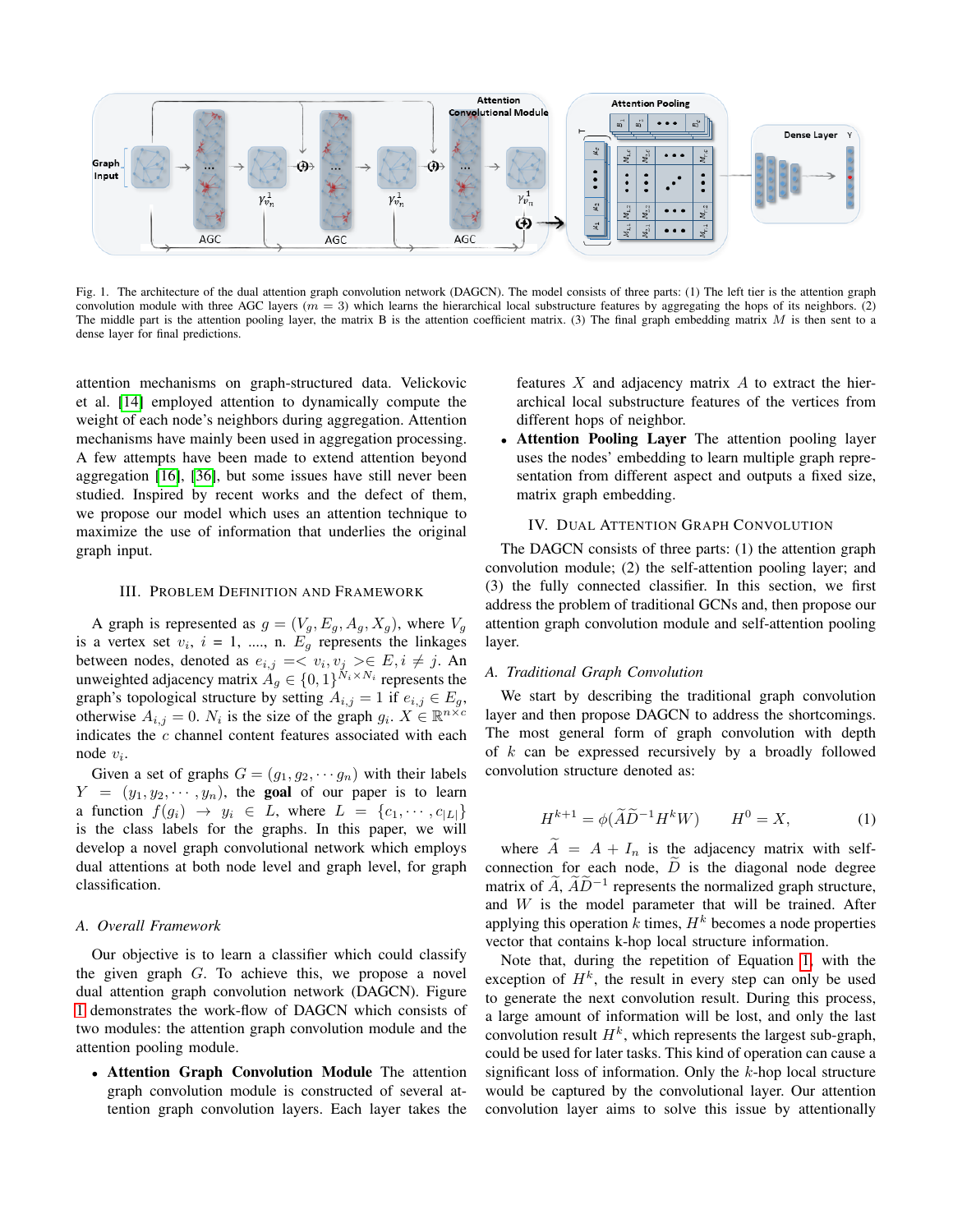

<span id="page-3-0"></span>Fig. 2. Traditional Graph Convolution Layer (up): Only the final output which contains the largest sub-structure (k-hop neighbor substructure) is used. Attention Graph Convolution Layer (down): valuable information is extracted from every convolution step to generate a hierarchical node representation.

aggregating the information from each convolution step. The comparison of two graph convolution layers is shown in Figure [2.](#page-3-0)

## *B. Our Proposed Attention Graph Convolution (AGC)*

The vast majority of graph neural networks are currently driven by Equation [1](#page-2-1) which employs k-hop message aggregation mechanism. This enables the node representation to capture the local structural information of k-hop neighbors, but as the number of layers increases, a large amount of early information is lost during each convolution step, which severely affects the final prediction output and also limits the capacity of the model. The core idea of our attention graph convolution (AGC) layer is to enhance the model to not only depend on the k-hop convolution result, but also to capture valuable information from every single hop. The convolution result will thus be a hierarchical representation containing the most valuable information from different hop convolution processes. We exhibit attention behavior and implement it on Equation [1](#page-2-1) to form a hierarchical node representation  $\gamma_{v_n}$  as below:

<span id="page-3-3"></span>
$$
\gamma_{v_n} = \sum_{i=1}^k \alpha_i H_{v_n}^k \tag{2}
$$

For simplicity, we use vanilla attention to identify the importance of each hop's aggregation result, in which  $\alpha$ is the attention weight and  $H_{v_n}^k$  represents node  $v_n$ 's local structure in  $k - hops$ . The final node representation contains the hierarchical structure information. Figure [2](#page-3-0) compares the traditional convolution layer and the attention convolution layer.

To maximize the advantages of deep learning and learn deeper latent features, we use the Residual Learning technique [\[37\]](#page-7-22) to stack  $m$  attention convolution layers and develop an attention graph convolutional module to obtain a better final node representation  $\gamma_{v_n}$ . The input of each AGC layer is the sum of the previous layer's output and the original  $X$ . Lastly, we use a dense layer to process the combination of outputs from each convolution layer, illustrated as the Attention Graph Convolution Module in Fig [1.](#page-2-0)

$$
\gamma_{v_n}^{m+1} = \sum_{i=1}^{k} \alpha_i H_{v_n}^k \qquad H_{v_n}^0 = \gamma_{v_n}^m + X \tag{3}
$$

<span id="page-3-4"></span>
$$
\gamma_{v_n} = \text{Dense}(\{\gamma_{v_n}^0, \gamma_{v_n}^1, ..., \gamma_{v_n}^m\}, \theta) \tag{4}
$$

where  $Dense()$  is a dense layer that combines the outputs from every attention graph convolution layer. We now have the node representation  $\gamma$  for all vertices  $v \in G$ . For simplicity, we denote the graph as a matrix  $G$  with size  $n$ -by- $c$  where each row is a node's representation.

$$
G=(\gamma_{v_1},\gamma_{v_2},...,\gamma_{v_n})
$$

# *C. Self Attention Pooling*

To perform graph classification task, we would like to generate the graph-level representation from the node's representation. Most previous works use mean/max pooling [\[19\]](#page-7-4) or sort pooling [\[13\]](#page-6-11), [\[32\]](#page-7-16) to generate a graph representation vector by aggregating all node representation vectors. We believe that simple max/mean pooling or pooling after the sort is ineffective and unnecessary, and therefore propose a self-attention pooling layer as a replacement. The goal is to encode an arbitrary graph into a fixed size embedding matrix while maximizing the information underlying the nodes' representation. Figure [3](#page-3-1) presents a sample model showing how a coefficient matrix is generated for the attention pooling layer.

We use the attention mechanism by taking the graph node representation learned from the convolution module as the input to output the weights vector  $\alpha$ .

<span id="page-3-2"></span>
$$
\beta = \text{softmax}(u_2 \text{tanh}(u_1 G^T)) \tag{5}
$$

In this equation,  $u_1$  and  $u_2$  are weight matrices with the shape of  $c$ -by- $c$  and  $c$ -by- $r$  respectively, where  $r$  is a



<span id="page-3-1"></span>Fig. 3. Process of generating Self-Attention Pooling coefficient matrix.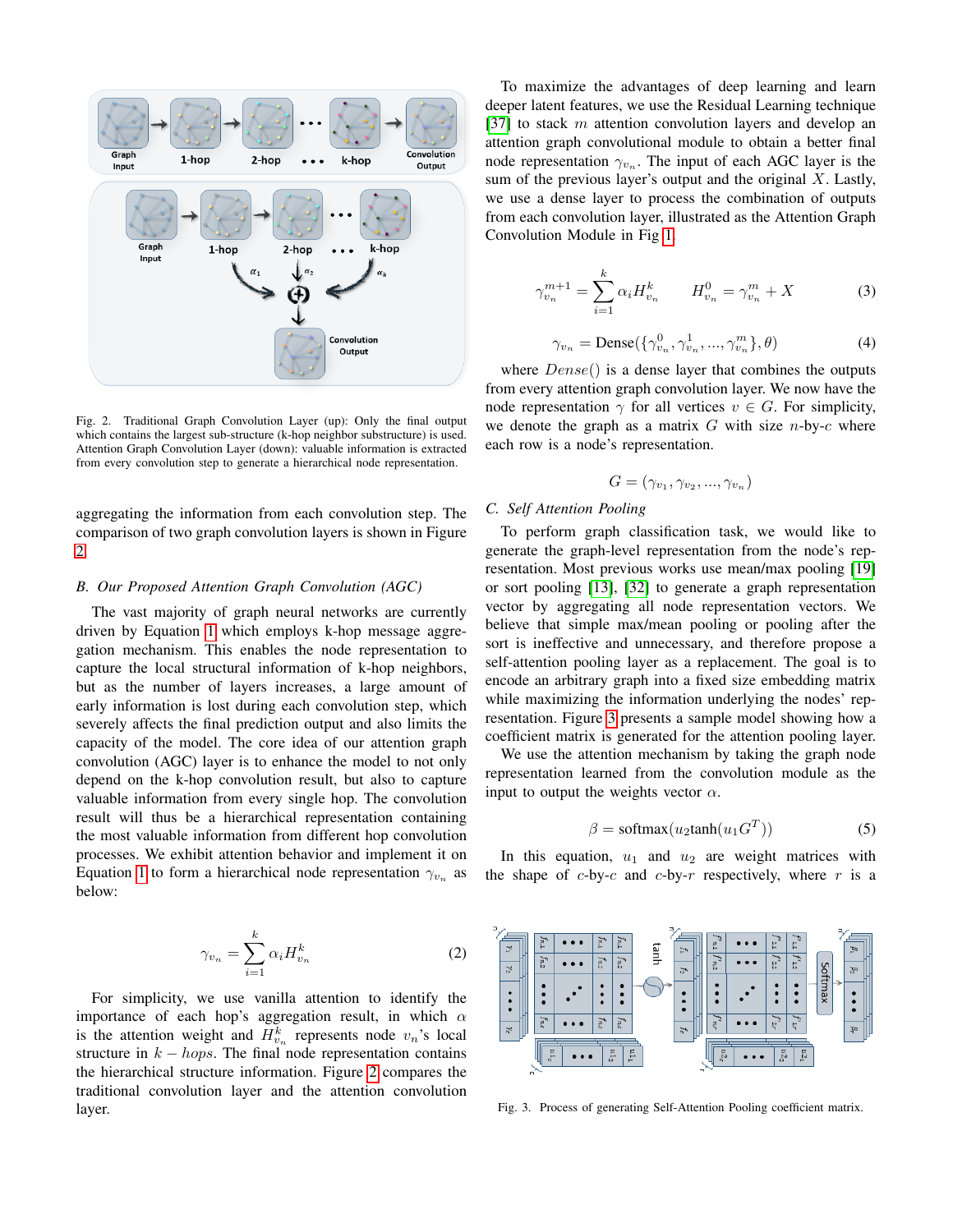hyperparameter that we set for the number of subspaces to learn the graph representation from the node representation. When  $r > 1$ ,  $\alpha$  becomes a weight matrix instead of a vector, and Equation [5](#page-3-2) can then be written as

<span id="page-4-0"></span>
$$
B = \text{softmax}(u_2 \text{tanh}(u_1 G^T))
$$
 (6)

Each row of  $B$  represents one node's weight in a different sub-space. The  $softmax$  function is performed along the second dimension of its input. We then conduct a weighted summation according to  $B$  from Equation [6](#page-4-0) to obtain the graph representation matrix  $M$  with shape  $n$ -by- $r$ .

<span id="page-4-1"></span>
$$
M = B\dot{G} \tag{7}
$$

<span id="page-4-3"></span>Algorithm 1 Procedure of DAGCN

# Input:

- T: Iterations for updating.
- A: Unweighted adjacency matrix;
- $v_n$ : Feature vector of node  $V_n$
- $K$ : The number of hops for convolution operation;

M: The number of attention graph convolution layers Output:

Y: Prediction outcome.

- 1: Model initialization.  $k, m \Leftarrow 0, H_{v_n}^0 \Leftarrow v_n$
- 2: **for** iterator = 1, 2, 3, ...,  $T$  **do**

3: for  $m = 1$  to  $M$  do

- 4: for  $k = 1$  to K do
- 5: K-hop graph convolution. Equation [\(1\)](#page-2-1)
- 6: end for
- 7: Attention aggregation from each hop. Equation [\(2\)](#page-3-3)
- 8: Store the result and prepare input for next layer.
	- $\gamma_{v_n}^m \Leftarrow H_{v_n}, H_{v_n}^0 \Leftarrow H_{v_n} + X$
- 9: end for
- 10: Generalize final node representation  $\gamma_{v_n}$  for node  $v_n \in$  $g.$  Equation [\(4\)](#page-3-4).
- 11: Generalizing coefficient matrix for attention pooling layer. Equation [\(6\)](#page-4-0)
- 12: Weighted sum over graph  $g$ . Equation  $(7)$
- 13: Update the all weight parameters with stochastic gradient.
- 14: end for

15: **return**  $Y \in \mathbb{R}^{n \times |C|}$  Equation [\(8\)](#page-4-2)

We now have a graph representation matrix in which each row is a graph representation in one sub-space, and the overall matrix produces a comprehensive representation for the graph. Lastly, a fully-connected layer followed by a softmax layer takes M as the input to accomplish the graph classification.

<span id="page-4-2"></span>
$$
Y = softmax(ZM + C)
$$
 (8)

We thus obtain the final classification result  $Y$ . The step algorithm is summarized in Algorithm [1](#page-4-3)

# V. EXPERIMENTS AND RESULTS

We construct two sets of experiments to evaluate DAGCN with both graph kernel and GCNs methods in a graph classification task. Both experiments are based on several popular benchmark datasets. The reported result shows that DAGCN outperforms the state-of-the-art deep learning methods and yields a competitive result compared to graph kernels. Details of the code and data are available at https://github.com/dawenzi123/DAGCN

## *A. Datasets & Baselines*

We use seven benchmark bioinformatics datasets to evaluate our DAGCN model according to the accuracy of the graph classification task. The datasets used are: NCI1, D&D, EN-ZYMES, NCI109, PROTEINS and PTC. Brief data information is listed in Table [I,](#page-4-4) and a detailed dataset description can be found in [\[38\]](#page-7-23). For the baselines, we compare our framework with major families of graph kernels in the literature and some newly deep learning approaches. For the Graph Kernel Baselines, we compare DAGCN with five state-of-the-art graph kernels: a) Random Walk (RW) [\[39\]](#page-7-24), b) Shortest Path Kernel (SP) [\[40\]](#page-7-25), c) Graphlet Kernel (GK) [\[41\]](#page-7-26), d) Weisfeiler-Lehman (WL) [\[7\]](#page-6-6), and e) Deep Graph Kernels (DGK) [\[38\]](#page-7-23). In the same benchmark datasets, we also compare our DAGCN model with four deep learning approaches for graph classification. Because of the large amount of literature related to GCN, we could not compare every method. DCNN, PSCN, ECC and DGCNN are four recently proposed state-of-the-art GCNs which are most related to our approach.

TABLE I

<span id="page-4-4"></span>

| Dataset      | NCH   | D&D    | <b>ENZYMES</b> | <b>MUTAG</b> | <b>NCI109</b> | <b>PROTEINS</b> | PTC:  |
|--------------|-------|--------|----------------|--------------|---------------|-----------------|-------|
| Nodes (max)  | 111   | 5748   | 126            | 28           | 111           | 620             | 109   |
| Nodes (avg.) | 29.80 | 284.32 | 32.60          | 17.93        | 29.60         | 39.06           | 25.56 |
| Graphs       | 4110  | 1178   | 600            | 188          | 4127          | 1113            | 344   |

## *B. Graph Kernel Configuration*

For the graph kernel parameter setting, the height parameters of WL and PK are chosen from the set  $\{0, 1, 2, 3, 4, 5\}.$ For the Random Walk (RW) kernel, we set the decay parameter as  $\lambda$ , following the suggestion in [\[7\]](#page-6-6). Results for the others were borrowed from previous works [\[28\]](#page-7-12), [\[32\]](#page-7-16), [\[38\]](#page-7-23). All the experimental setups were the same so that a fair comparison could be made.

For PSCN, ECC and DGCNN, we adopted the best results from the paper [\[42\]](#page-7-27), since their experiment settings are the same as ours. For DCNN, we conducted the experiment based on the standard setting discussed below. For fairness, we also removed the edge features from all datasets, as most of the graph data were missing edge features and the methods we compared do not leverage edge features.

We attempted not to fine tune our model to improve performance. The same configuration with rough default values were shared between two sets of experiences. The hidden layer size for all dense layers and convolution layers was set to 64, k was chosen from sets  $\{1, 5, 10\}$ , and the chosen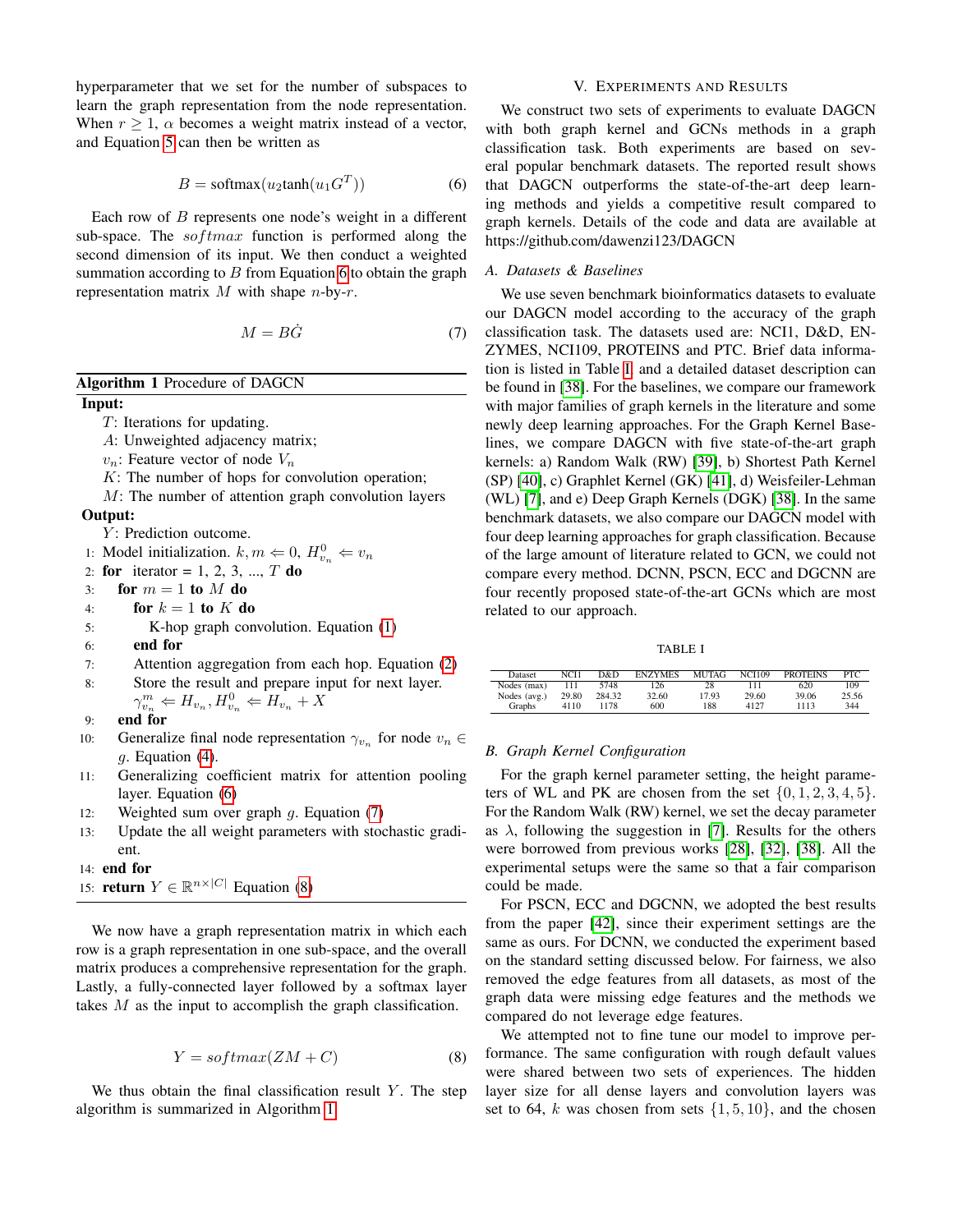number of hops was  $k \in \{3, 5, 10\}$ . For the general setting, we adopted the same procedure as previous works [\[32\]](#page-7-16) so that a fair comparison could be made. We used the Adam [\[43\]](#page-7-28) optimization policy with L2 regularization and learning rate selected from  $\{0.01, 0.001, 0.0001\}$  to ensure the best play of the model. The batch size was fixed as 50, and 10-fold cross validation was implemented (9 folds for training, 1 fold for testing) to report the average classification accuracy and standard deviations.

# *C. Experimental Result*

Table [II](#page-6-12) shows the average classification accuracy of the compared deep learning methods."−" in the table means that either the source code is not available or the previous report did not contain a related result. From the results, we can see that our proposed model consistently outperforms all other methods on six of the seven datasets, and is second best on D&D. In particular, there is a 7% improvement in classification accuracy on NCI1 and more than 8% on NCI109, with a 1% - 3% accuracy gain on the other four datasets (excluding D&D). DAGCN outperforms DCNN and ECC in every case, proving our hypothesis that simple summing the node features is ineffective and will result in the loss of topology information. PSCN performs about the same as our model on PROTEINS and PTC but is much worse on NCI1 because it is more likely to overfit predefined node ordering. We avoid this problem by using attention pooling which dynamically learns the valuable node distributions over the graph. The improvement achieved by DAGCN can be explained as follows. 1) By using an attention mechanism to aggregate different hop neighbors, DAGCN is able to access more information underlying the graph input, thus achieving better performance. 2) By using the attention pooling layer, DAGCN is able to capture multiple graph signatures on the fly without losing any individual node or global topology information.

We also compare DAGCN with state-of-the-art graph kernels. The result in table [III](#page-6-13) show that DAGCN is very competitive with state-of-the-art graph kernels. Our model is consistent among the top-2 in terms of performance on all datasets. This is a 1% - 3% improvement in accuracy on most datasets, with a high of 9% improvement for ENZYMES, compared with graph kernels other than WL.

# VI. CASE STUDY

The experiment results clearly demonstrate the classification performance of DAGCN compared with other deep learning GCNs. We also compare the efficiency of DAGCN with one of the most recent deep learning models, DGCNN, on NCI1, ENZYMES and NCI109, three benchmark datasets on which the learning process is observed to be relatively stable. Since the most significant learning process occurs in the early stages of training, we set the iteration number for both models on all datasets to 200. Although DAGCN has a Residual Learning structure to enhance performance, we limit the number of attention graph convolution layers  $m$  to 1 to make this comparison fair. The learning rate has the same setting as DGCNN's default, and all other parameters have the default setting previously mentioned. Figure [4](#page-6-14) shows that DAGCN not only achieves better classification accuracy, but also has a better rate of convergence.

Compared with deep learning methods, DAGCN has obvious advantages over graph kernels. Although the overall stateof-the-art in the graph classification task is still dominated by graph kernels, DAGCN is the most practical in its ability to address efficiency and several other issues which most graph kernels suffer from.

Computational complexity. Graph kernels first need to compute the similarity between each two graphs in the training dataset to form a similarity matrix. Given a dataset of size N, then  $N(N - 1)/2$  computation steps are required. This number will grow exponentially when the size of the dataset is increased. In addition, calculating the similarity between a pair of graphs is also an exponential operation based on the number of nodes in the graph. This limits the power of the graph kernels only working for small data-set with small graph. By design, the computational complexity of DAGCN grows linearly for both the dataset size and graph size.

Static graph features. Graph kernels can also broadly be divided into two parts. First, a similarity matrix is constructed by the pre-defined kernel function, and a deep learning model then learns the classification rules. The two steps are independent of each other. The first step can be envisaged as human feature engineering, after which, the features are fixed and are not optimized during the training process. Similar datasets might share some common features as a result of common natural properties (i.e., two bio-informatics datasets). But datasets from different fields must have different properties (e.g., social network and protein network). Although our model is also created from two modules, it still an end-to-end model. All parameters will be optimized during the training process giving DAGCN more advantage on generality.

Single structure. Due to their nature, graph kernels can only focus on a certain scope of graph according to their kernel function. As a result, either global structure or local properties are lost. Our attention pooling layer enables us to learn hierarchical structure information that includes both local and global properties.

# VII. CONCLUSION AND FUTURE WORK

In this paper, we have proposed a novel Dual Attention Graph Convolutional Network (DAGCN) model with the core idea of maximally exploiting the original information underlying the graph input. We used an attention mechanism to address the weakness of traditional GCN models, in which information is largely lost in every convolution step. Our attention convolution layer design is capable of capturing more hierarchical structure information than other models and provides a much more informative representation of both individual nodes and the whole graph. The attention pooling layer generates a fixed size, comprehensive graph representation matrix by using a self-attention mechanism to focus on the different aspects of graph. The experimental results show that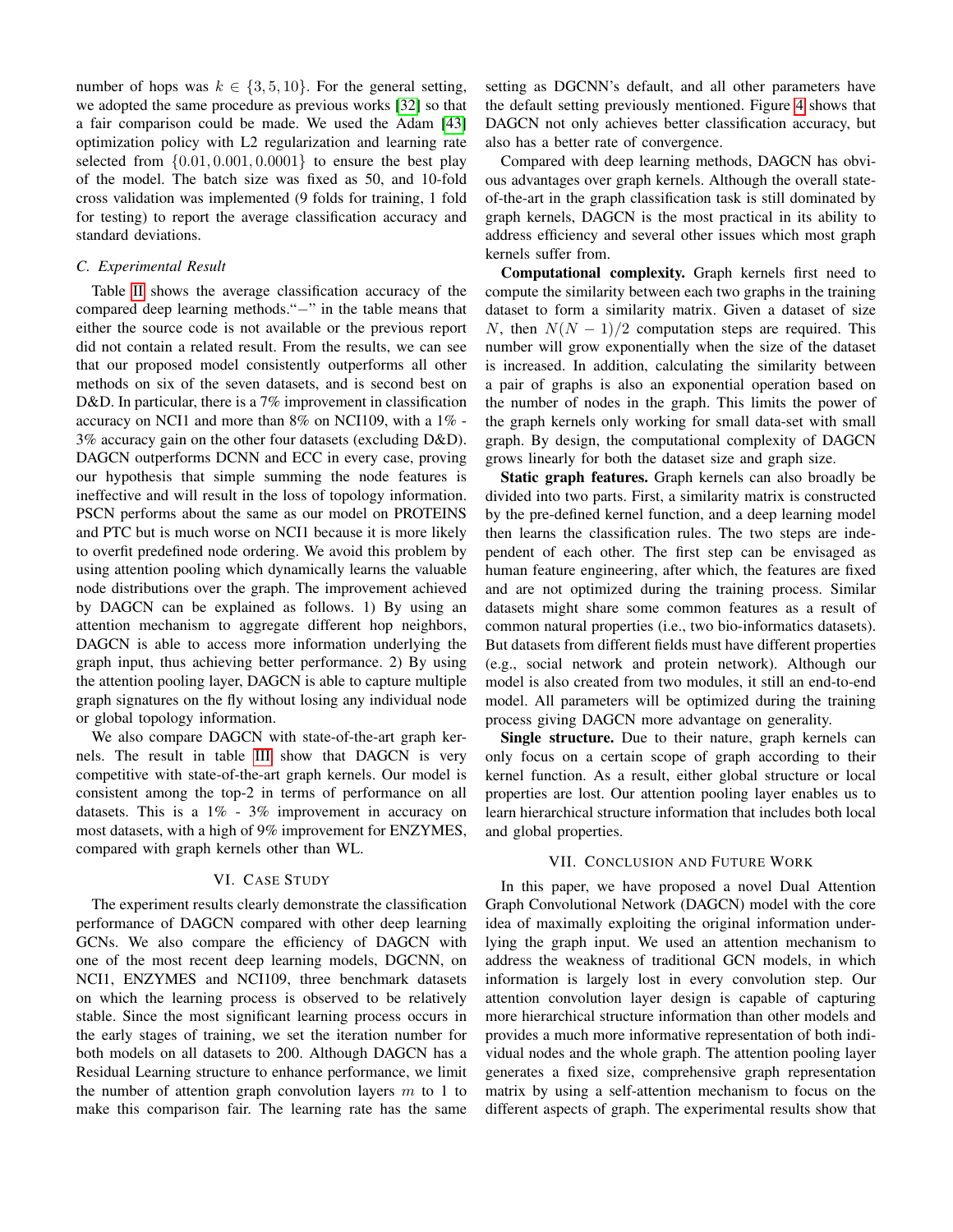| <b>TABLE II</b>                       |  |  |  |  |  |  |  |
|---------------------------------------|--|--|--|--|--|--|--|
| COMPARISON WITH DEEP LEARNING METHODS |  |  |  |  |  |  |  |

<span id="page-6-12"></span>

| Dataset      | NCI1           | <b>ENZYMES</b>           | <b>MUTAG</b>             | <b>NCI109</b>  | <b>PROTEINS</b>          | PTC.           |
|--------------|----------------|--------------------------|--------------------------|----------------|--------------------------|----------------|
| <b>DCNN</b>  | $56.61 + 1.04$ | $42.44 + 1.76$           | $\overline{\phantom{a}}$ | $5747 + 122$   | $61.29 + 1.60$           | $56.60 + 2.89$ |
| <b>PSCN</b>  | $76.34 + 1.68$ | $\overline{\phantom{a}}$ | -                        | -              | $75.00 + 2.51$           | $62.29 + 5.68$ |
| ECC.         | 76.82          | 45.67                    | $\overline{\phantom{a}}$ | 75.03          | $\overline{\phantom{a}}$ |                |
| <b>DGCNN</b> | 74 44 + 0.47   | $51.00 + 7.29$           | $85.83 + 1.66$           | $75.03 + 1.72$ | $75.54 + 0.94$           | $58.59 + 2.47$ |
| <b>DAGCN</b> | $81.68 + 1.69$ | $58.17 + 8.76$           | $87.22 + 6.1$            | $81.46 + 1.51$ | $76.33 + 4.3$            | $62.88 + 9.61$ |

TABLE III COMPARISON WITH GRAPH KERNELS

<span id="page-6-13"></span>

| <b>Dataset</b> | NCI1           | <b>ENZYMES</b> | <b>MUTAG</b>             | <b>NCI109</b>  | <b>PROTEINS</b> | PTC.           |
|----------------|----------------|----------------|--------------------------|----------------|-----------------|----------------|
| RW             | $\sim$         | $24.16 + 1.64$ | $79.17 + 2.07$           | $>1$ Day       | $74.22 + 0.42$  | $57.85 + 1.30$ |
| SP             | $73.00 + 0.24$ | $40.10 + 1.50$ | $\overline{\phantom{a}}$ | $73.00 + 0.24$ | $75.07 + 0.54$  | $58.24 + 2.44$ |
| GK.            | $62.28 + 0.29$ | $26.61 + 0.99$ | $81.39 \pm 1.74$         | $62.60 + 0.19$ | $71.67 + 0.55$  | $57.26 + 1.41$ |
| WL.            | $82.19 + 0.18$ | $52.22 + 1.26$ | $84.11 + 1.91$           | $82.46 + 0.24$ | $74.68 + 0.49$  | $57.97 + 0.49$ |
| DGK.           | $80.31 + 0.46$ | $53.43 + 0.91$ | $\overline{\phantom{a}}$ | $80.32 + 0.33$ | $75.68 + 0.54$  | $60.08 + 2.55$ |
| <b>DAGCN</b>   | $81.68 + 1.69$ | $58.17 + 8.76$ | $87.22 + 6.1$            | $81.46 + 1.51$ | $76.33 + 4.3$   | $62.88 + 9.61$ |



<span id="page-6-14"></span>Fig. 4. Learning curve for DAGCN (blue) and DGCNN (orange)

our model outperforms other deep learning methods and most graph kernels in a range of datasets.

In future work, We intend to implement and validate our model on more complex graphs such as EHRs data and social networks. We will also analyze graph convolution in greater depth to discover how information is distributed at different convolution level. Lastly, we observe that it would be better to test a larger number of attention architectures to mimic the nature of the dataset, since our model only employs one basic attention architecture for all datasets.

## ACKNOWLEDGMENT

This research was funded by the Australian Government through the Australian Research Council (ARC) under grants 1) LP160100630 partnership with Australia Government Department of Health and 2) LP150100671 partnership with Australia Research Alliance for Children and Youth (ARACY) and Global Business College Australia (GBCA). We acknowledge the support of NVIDIA Corporation and MakeMagic Australia with the donation of GPU used for this research.

#### **REFERENCES**

- <span id="page-6-0"></span>[1] D. Bacciu, F. Errica, and A. Micheli, "Contextual graph markov model: A deep and generative approach to graph processing," *arXiv preprint arXiv:1805.10636*, 2018.
- <span id="page-6-1"></span>[2] S. Chuang and M. R. Henderson, "Three-dimensional shape pattern recognition using vertex classification and vertex-edge graphs," *Computer-Aided Design*, vol. 22, no. 6, pp. 377–387, 1990.
- <span id="page-6-2"></span>[3] C. C. Noble and D. J. Cook, "Graph-based anomaly detection," in *Proceedings of the ninth ACM SIGKDD international conference on Knowledge discovery and data mining*. ACM, 2003, pp. 631–636.
- <span id="page-6-3"></span>[4] Y. Li, R. Yu, C. Shahabi, and Y. Liu, "Diffusion convolutional recurrent neural network: Data-driven traffic forecasting," 2018.
- <span id="page-6-4"></span>[5] F. Fouss, A. Pirotte, J.-M. Renders, and M. Saerens, "Random-walk computation of similarities between nodes of a graph with application to collaborative recommendation," *IEEE Transactions on knowledge and data engineering*, vol. 19, no. 3, pp. 355–369, 2007.
- <span id="page-6-5"></span>[6] S. V. N. Vishwanathan, N. N. Schraudolph, R. Kondor, and K. M. Borgwardt, "Graph kernels," *Journal of Machine Learning Research*, vol. 11, no. Apr, pp. 1201–1242, 2010.
- <span id="page-6-6"></span>[7] N. Shervashidze, P. Schweitzer, E. J. v. Leeuwen, K. Mehlhorn, and K. M. Borgwardt, "Weisfeiler-lehman graph kernels," *Journal of Machine Learning Research*, vol. 12, no. Sep, pp. 2539–2561, 2011.
- <span id="page-6-7"></span>[8] N. Shervashidze, S. Vishwanathan, T. Petri, K. Mehlhorn, and K. Borgwardt, "Efficient graphlet kernels for large graph comparison," in *Artificial Intelligence and Statistics*, 2009, pp. 488–495.
- <span id="page-6-8"></span>[9] C. Cortes and V. Vapnik, "Support-vector networks," *Machine learning*, vol. 20, no. 3, pp. 273–297, 1995.
- <span id="page-6-9"></span>[10] S. Pan, J. Wu, X. Zhuy, C. Zhang, and P. S. Yuz, "Joint structure feature exploration and regularization for multi-task graph classification," in *Data Engineering (ICDE), 2016 IEEE 32nd International Conference on*. IEEE, 2016, pp. 1474–1475.
- <span id="page-6-10"></span>[11] F. Monti, M. Bronstein, and X. Bresson, "Geometric matrix completion with recurrent multi-graph neural networks," in *Advances in Neural Information Processing Systems*, 2017, pp. 3697–3707.
- [12] S. Pan, J. Wu, X. Zhu, C. Zhang, and Y. Wang, "Tri-party deep network representation," *Network*, vol. 11, no. 9, p. 12, 2016.
- <span id="page-6-11"></span>[13] M. Defferrard, X. Bresson, and P. Vandergheynst, "Convolutional neural networks on graphs with fast localized spectral filtering," in *Advances in Neural Information Processing Systems*, 2016, pp. 3844–3852.